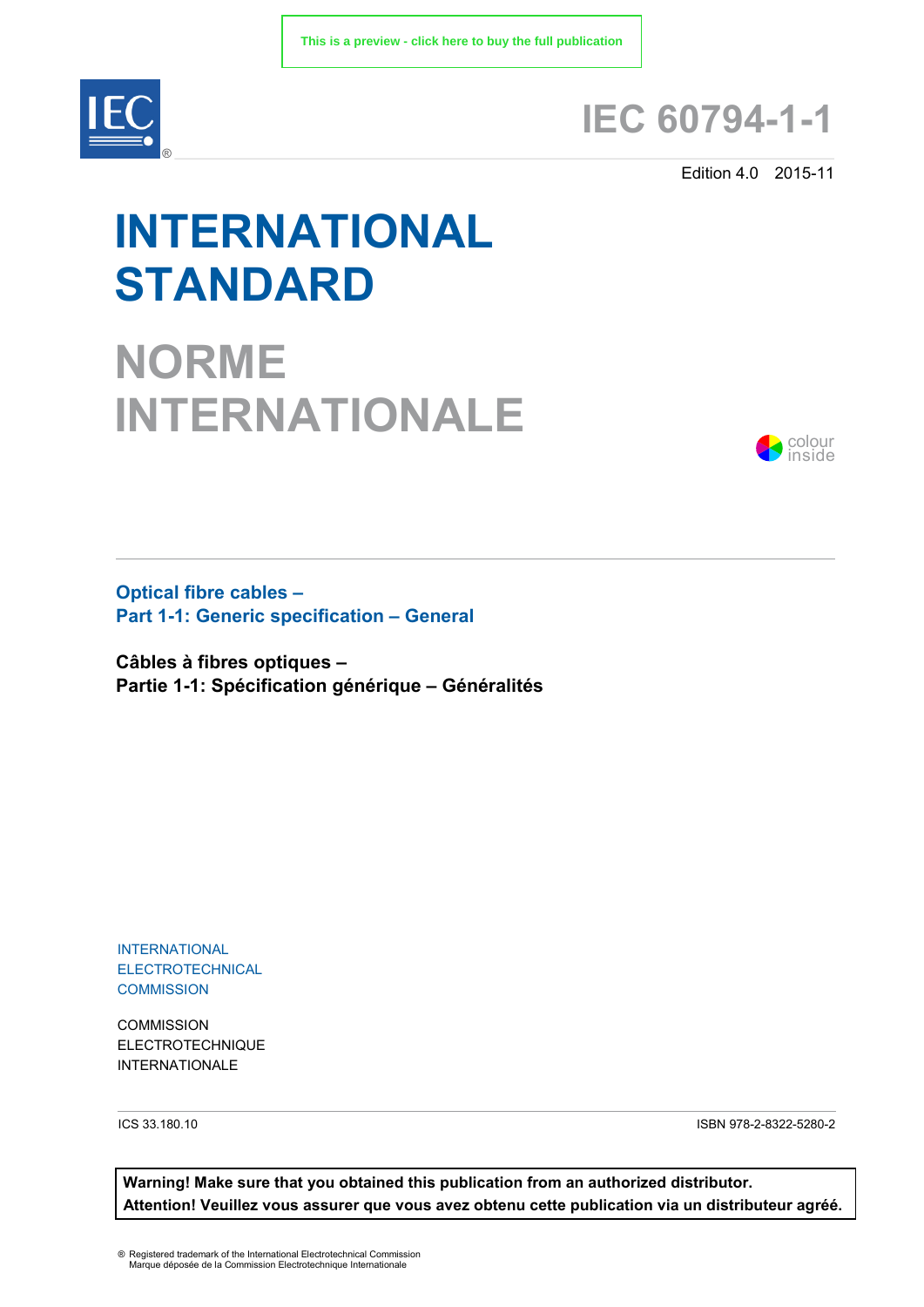$-2-$ 

IEC 60794-1-1:2015 © IEC 2015

# **CONTENTS**

<span id="page-1-0"></span>

| 1              |                                                                                     |  |  |  |
|----------------|-------------------------------------------------------------------------------------|--|--|--|
| 2              |                                                                                     |  |  |  |
| 3              |                                                                                     |  |  |  |
| 4              |                                                                                     |  |  |  |
| 5              |                                                                                     |  |  |  |
| 6              |                                                                                     |  |  |  |
| 6.1            |                                                                                     |  |  |  |
| 6.1.1          |                                                                                     |  |  |  |
| 6.1.2          |                                                                                     |  |  |  |
| 6.1.3          |                                                                                     |  |  |  |
| 6.1.4          |                                                                                     |  |  |  |
| 6.1.5          |                                                                                     |  |  |  |
| 6.1.6          |                                                                                     |  |  |  |
| 6.2            |                                                                                     |  |  |  |
| 6.3            |                                                                                     |  |  |  |
| 6.4            |                                                                                     |  |  |  |
| $\overline{7}$ |                                                                                     |  |  |  |
| 7.1            |                                                                                     |  |  |  |
| 7.2            |                                                                                     |  |  |  |
| 7.2.1          |                                                                                     |  |  |  |
| 7.2.2          |                                                                                     |  |  |  |
| 7.2.3          |                                                                                     |  |  |  |
| 8              |                                                                                     |  |  |  |
| 8.1            |                                                                                     |  |  |  |
| 8.2            |                                                                                     |  |  |  |
| 8.3            |                                                                                     |  |  |  |
| 8.4            |                                                                                     |  |  |  |
| 8.5            | Measuring methods for transmission and optical characteristics16                    |  |  |  |
| 8.6            |                                                                                     |  |  |  |
| 8.7            |                                                                                     |  |  |  |
| 9              |                                                                                     |  |  |  |
|                | Annex A (informative) Guidelines for specific defined applications and cabled fibre |  |  |  |
| A.1            |                                                                                     |  |  |  |
| A.2            |                                                                                     |  |  |  |
| A.3            |                                                                                     |  |  |  |
| A.4            |                                                                                     |  |  |  |
|                |                                                                                     |  |  |  |
| B.1            |                                                                                     |  |  |  |
| B.2            |                                                                                     |  |  |  |
| <b>B.3</b>     |                                                                                     |  |  |  |
|                |                                                                                     |  |  |  |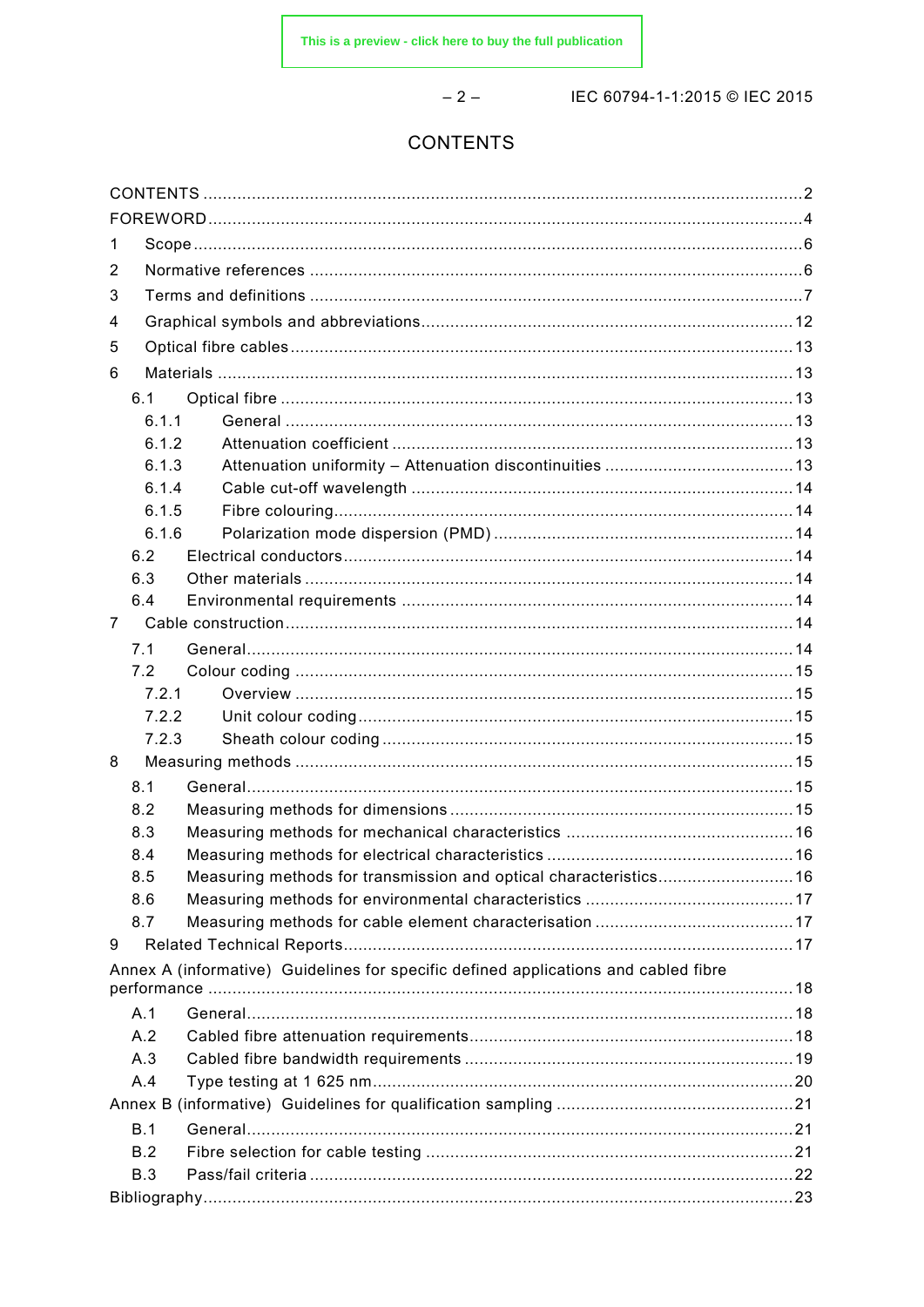IEC 60794-1-1:2015 © IEC 2015 – 3 –

| Table A.1 – Maximum cabled fibre attenuation coefficient (dB/km), as given by ITU-T 18 |
|----------------------------------------------------------------------------------------|
|                                                                                        |
| Table A.3 - Single-mode maximum cable attenuation coefficient (dB/km)  19              |
| Table A.4 - Category A1 multimode cabled fibre bandwidth (MHz·km)20                    |
|                                                                                        |
|                                                                                        |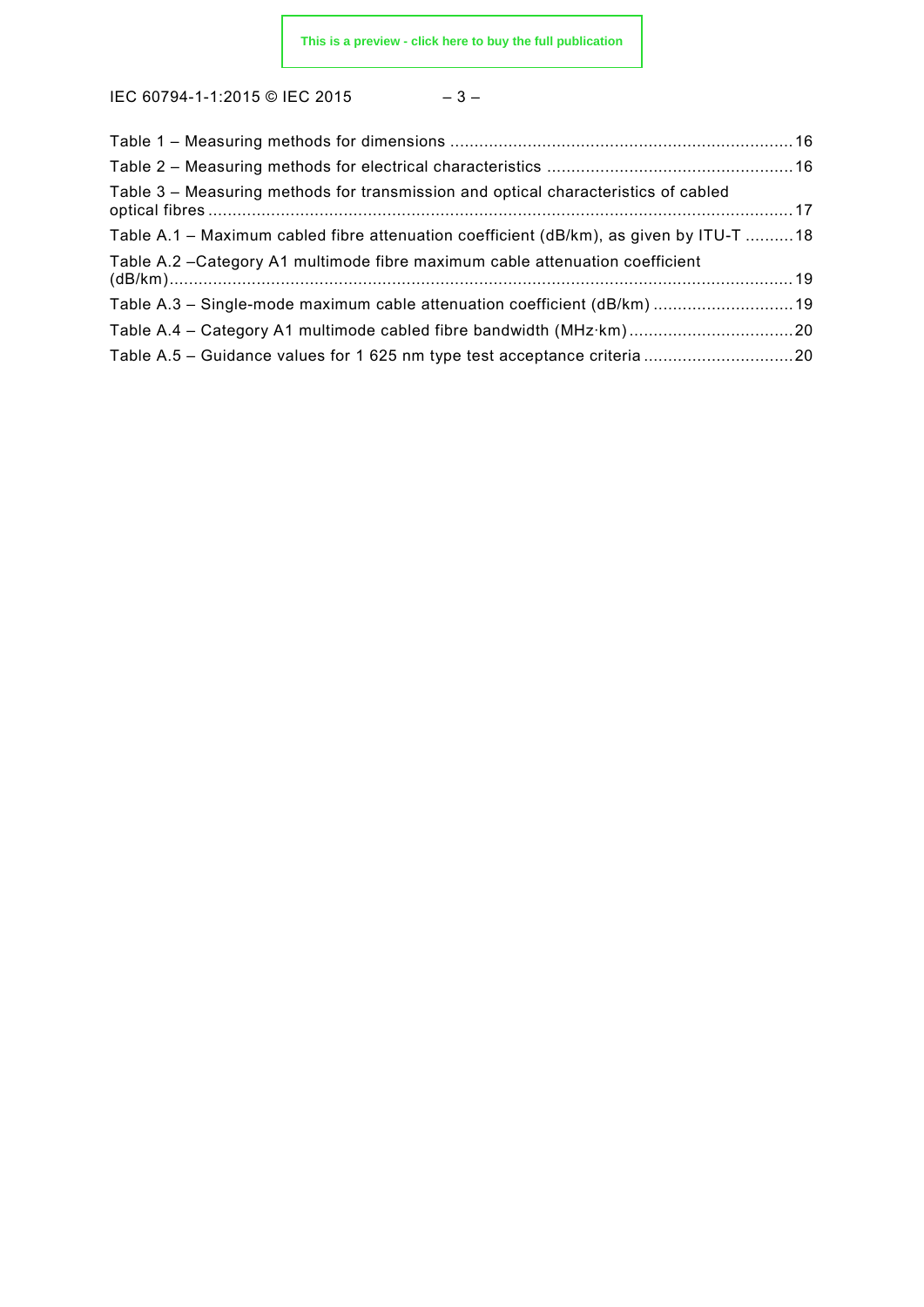**[This is a preview - click here to buy the full publication](https://webstore.iec.ch/publication/23697&preview)**

 $-4 -$  IEC 60794-1-1:2015 © IEC 2015

#### INTERNATIONAL ELECTROTECHNICAL COMMISSION

\_\_\_\_\_\_\_\_\_\_\_\_\_\_

# **OPTICAL FIBRE CABLES –**

# **Part 1-1: Generic specification – General**

#### FOREWORD

- <span id="page-3-0"></span>1) The International Electrotechnical Commission (IEC) is a worldwide organization for standardization comprising all national electrotechnical committees (IEC National Committees). The object of IEC is to promote international co-operation on all questions concerning standardization in the electrical and electronic fields. To this end and in addition to other activities, IEC publishes International Standards, Technical Specifications, Technical Reports, Publicly Available Specifications (PAS) and Guides (hereafter referred to as "IEC Publication(s)"). Their preparation is entrusted to technical committees; any IEC National Committee interested in the subject dealt with may participate in this preparatory work. International, governmental and nongovernmental organizations liaising with the IEC also participate in this preparation. IEC collaborates closely with the International Organization for Standardization (ISO) in accordance with conditions determined by agreement between the two organizations.
- 2) The formal decisions or agreements of IEC on technical matters express, as nearly as possible, an international consensus of opinion on the relevant subjects since each technical committee has representation from all interested IEC National Committees.
- 3) IEC Publications have the form of recommendations for international use and are accepted by IEC National Committees in that sense. While all reasonable efforts are made to ensure that the technical content of IEC Publications is accurate, IEC cannot be held responsible for the way in which they are used or for any misinterpretation by any end user.
- 4) In order to promote international uniformity, IEC National Committees undertake to apply IEC Publications transparently to the maximum extent possible in their national and regional publications. Any divergence between any IEC Publication and the corresponding national or regional publication shall be clearly indicated in the latter.
- 5) IEC itself does not provide any attestation of conformity. Independent certification bodies provide conformity assessment services and, in some areas, access to IEC marks of conformity. IEC is not responsible for any services carried out by independent certification bodies.
- 6) All users should ensure that they have the latest edition of this publication.
- 7) No liability shall attach to IEC or its directors, employees, servants or agents including individual experts and members of its technical committees and IEC National Committees for any personal injury, property damage or other damage of any nature whatsoever, whether direct or indirect, or for costs (including legal fees) and expenses arising out of the publication, use of, or reliance upon, this IEC Publication or any other IEC Publications.
- 8) Attention is drawn to the Normative references cited in this publication. Use of the referenced publications is indispensable for the correct application of this publication.
- 9) Attention is drawn to the possibility that some of the elements of this IEC Publication may be the subject of patent rights. IEC shall not be held responsible for identifying any or all such patent rights.

International Standard IEC 60794-1-1 has been prepared by subcommittee 86A: Fibres and cables, of IEC technical committee 86: Fibre optics.

This bilingual version (2018-01) corresponds to the monolingual English version, published in 2015-11.

This fourth edition cancels and replaces the third edition, published in 2011. This edition constitutes a technical revision.

This edition includes the following significant technical changes with respect to the previous edition:

a) the expansion of the definitions, graphical symbols, terminology and abbreviations content, with the aim of making this standard the default and reference for all others in the IEC 60794-x series;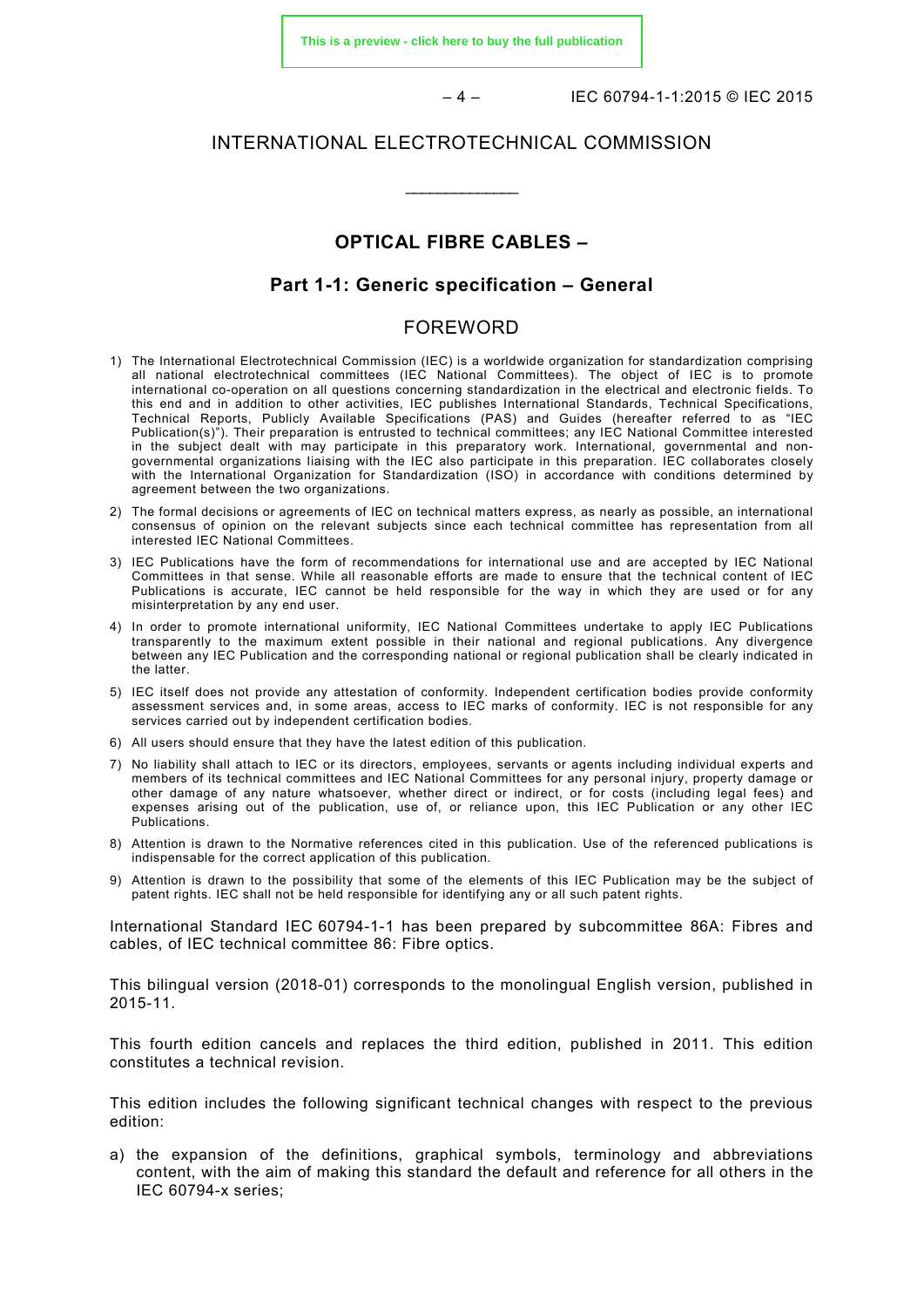IEC 60794-1-1:2015 © IEC 2015 – 5 –

b) the inclusion of updated and expanded optical fibre, attenuation and bandwidth sections, with the aim of making this standard the default and reference for all others in the IEC 60794-x series.

The text of this standard is based on the following documents:

| CDV          | Report on voting |
|--------------|------------------|
| 86A/1651/CDV | 86A/1667/RVC     |

Full information on the voting for the approval of this standard can be found in the report on voting indicated in the above table.

The French version of this standard has not been voted upon.

A list of all parts in the IEC 60794 series, published under the general title *Optical fibre cables*, can be found on the IEC website.

This publication has been drafted in accordance with the ISO/IEC Directives, Part 2.

The committee has decided that the contents of this publication will remain unchanged until the stability date indicated on the IEC website under ["http://webstore.iec.ch"](http://webstore.iec.ch/) in the data related to the specific publication. At this date, the publication will be

- reconfirmed,
- withdrawn,
- replaced by a revised edition, or
- amended.

**IMPORTANT – The 'colour inside' logo on the cover page of this publication indicates that it contains colours which are considered to be useful for the correct understanding of its contents. Users should therefore print this document using a colour printer.**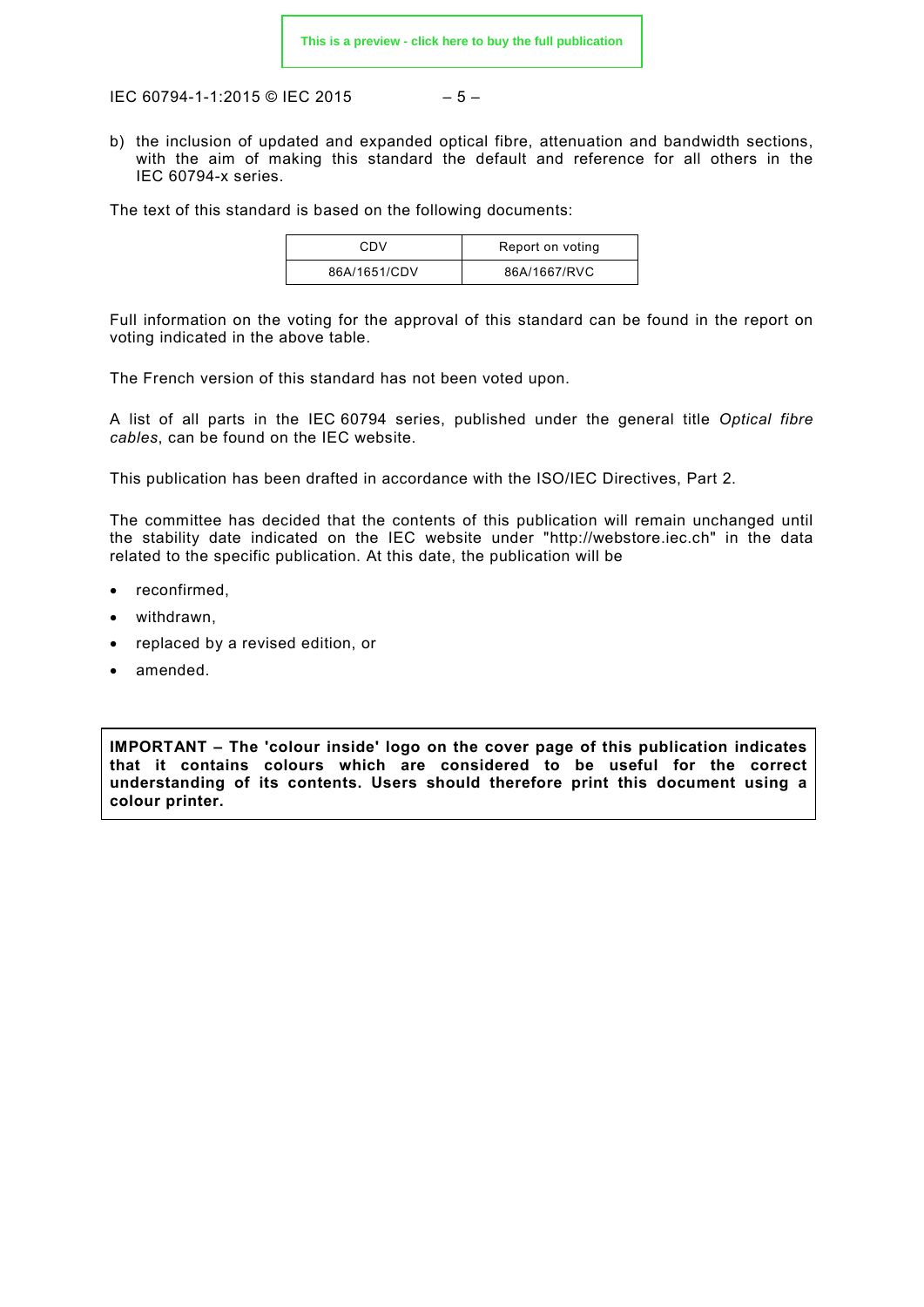**[This is a preview - click here to buy the full publication](https://webstore.iec.ch/publication/23697&preview)**

 $-6 -$  IEC 60794-1-1:2015 © IEC 2015

# INTERNATIONAL ELECTROTECHNICAL COMMISSION **\_\_\_\_\_\_\_\_\_\_\_\_**

# **OPTICAL FIBRE CABLES –**

# **Part 1-1: Generic specification – General**

#### <span id="page-5-0"></span>**1 Scope**

This part of IEC 60794 applies to optical fibre cables for use with communication equipment and devices employing similar techniques and to cables having a combination of both optical fibres and electrical conductors.

The object of this standard is to establish uniform generic requirements for the geometrical, transmission, material, mechanical, ageing (environmental exposure), climatic and electrical properties of optical fibre cables and cable elements, where appropriate.

#### <span id="page-5-1"></span>**2 Normative references**

The following documents, in whole or in part, are normatively referenced in this document and are indispensable for its application. For dated references, only the edition cited applies. For undated references, the latest edition of the referenced document (including any amendments) applies.

IEC 60189-1, *Low-frequency cables and wires with PVC insulation and PVC sheath – Part 1: General test and measuring methods*

IEC 60304, *Standard colours for insulation for low-frequency cables and wires*

IEC 60793-1-21, *Optical Fibres Part 1-21: Measurement methods and test procedures – Coating geometry* 

IEC 60793-1-40, *Optical fibres – Part 1-40: Measurement methods and test procedures – Attenuation*

IEC 60793-1-44, *Optical fibres – Part 1-44: Measurement methods and test procedures – Cut-off wavelength*

IEC 60793-1-46, *Optical fibres – Part 1-46: Measurement methods and test procedures – Monitoring of changes in optical transmittance*

IEC 60793-1-48, *Optical fibres – Part 1-48: Measurement methods and test procedures – Polarization mode dispersion*

IEC 60793-2, *Optical fibres – Part 2: Product specifications – General*

IEC 60793-2-50, *Optical fibres – Part 2-50: Product specifications – Sectional specification for class B single-mode fibres*

IEC 60794-1-21, *Optical fibre cables – Part 1-21: Generic specification – Basic optical cable test procedures – Mechanical tests methods*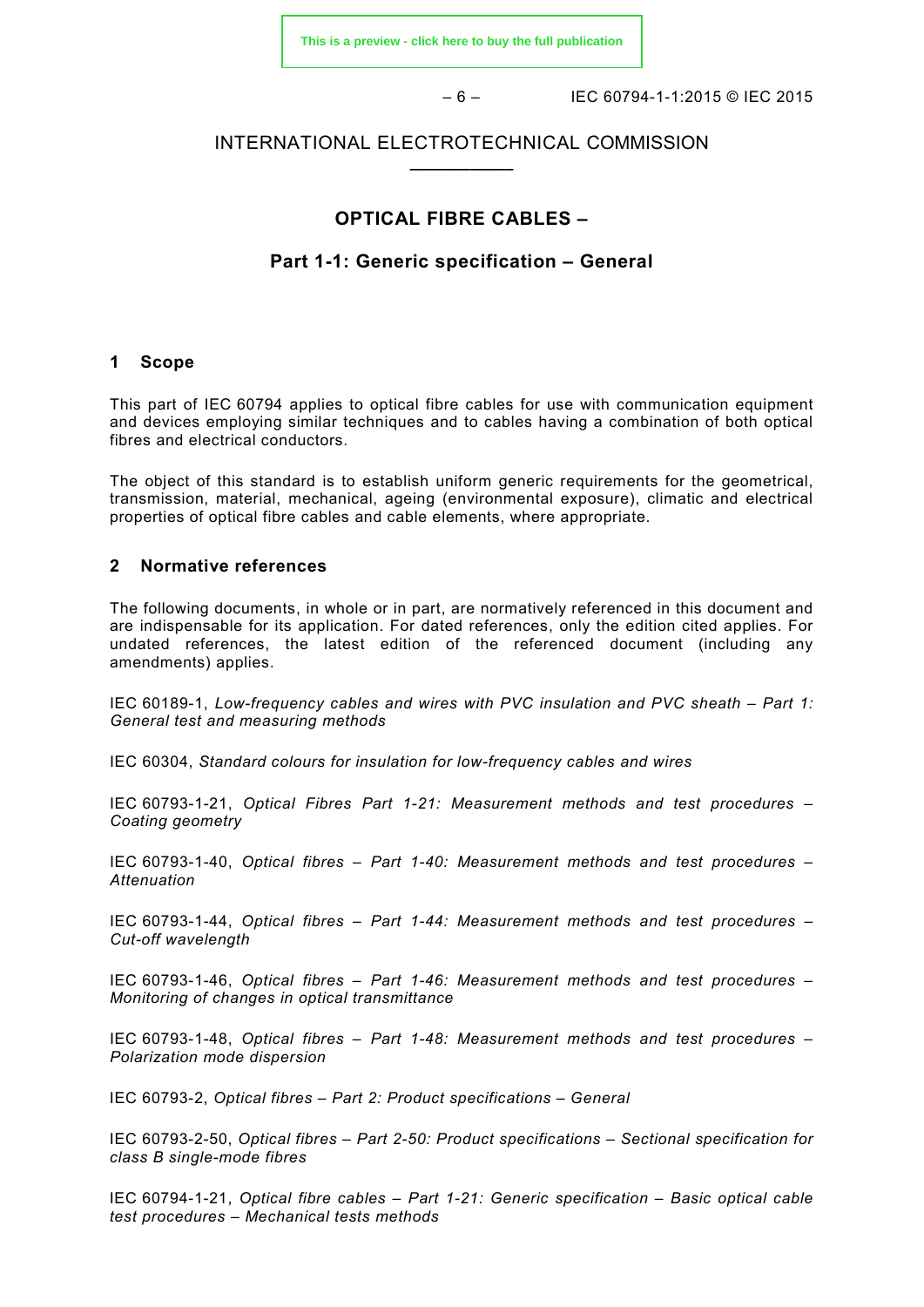IEC 60794-1-1:2015 © IEC 2015 – 7 –

IEC 60794-1-22, *Optical fibre cables – Part 1-22: Generic specification – Basic optical cable test procedures – Environmental tests methods*

IEC 60811-201, *Electric and optical fibre cables – Test methods for non-metallic materials – Part 201: General tests – Measurement of insulation thickness* 

IEC 60811-202, *Electric and optical fibre cables – Test methods for non-metallic materials – Part 202: General tests – Measurement of thickness of non-metallic sheath* 

IEC 60811-203, *Electric and optical fibre cables – Test methods for non-metallic materials – Part 203: General tests – Measurement of overall dimensions* 

IEC TR 61931, *Fibre optic – Terminology*

ISO 14001, *[E](http://www.iso.org/iso/rss.xml?csnumber=31807&rss=detail)nvironmental management systems – Requirements with guidance for use*

<span id="page-6-0"></span>ISO 14064-1, *Greenhouse gases – Part 1: Specification with guidance at the organization level for quantification and reporting of greenhouse gas emissions and removals*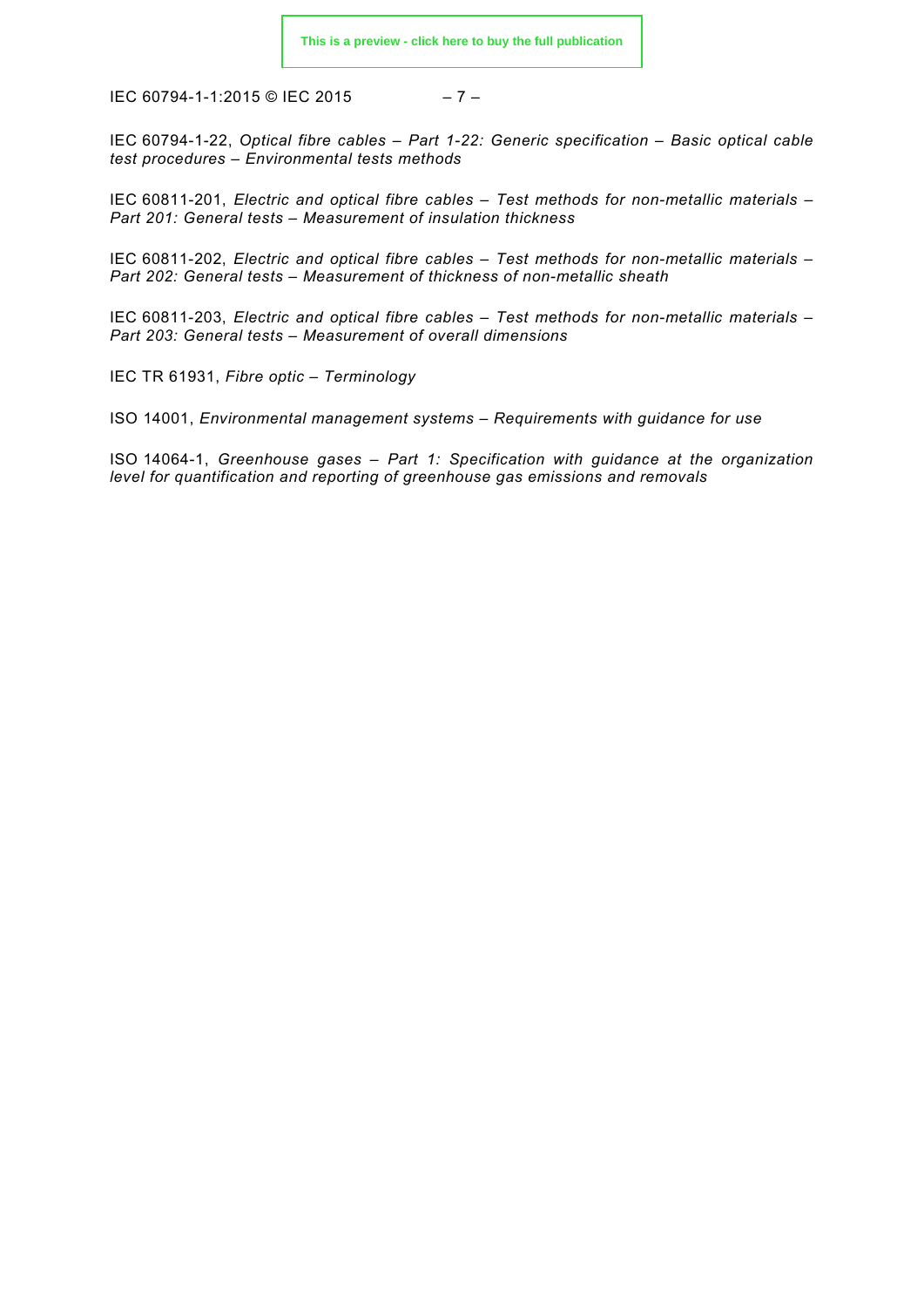– 24 – IEC 60794-1-1:2015 © IEC 2015

# SOMMAIRE

| 1              |            |                                                                                                                                    |  |  |
|----------------|------------|------------------------------------------------------------------------------------------------------------------------------------|--|--|
| 2              |            |                                                                                                                                    |  |  |
| 3              |            |                                                                                                                                    |  |  |
| 4              |            |                                                                                                                                    |  |  |
| 5              |            |                                                                                                                                    |  |  |
| 6              |            |                                                                                                                                    |  |  |
|                | 6.1        |                                                                                                                                    |  |  |
|                | 6.1.1      |                                                                                                                                    |  |  |
|                | 6.1.2      |                                                                                                                                    |  |  |
|                | 6.1.3      | Uniformité d'affaiblissement - Discontinuité d'affaiblissement36                                                                   |  |  |
|                | 6.1.4      |                                                                                                                                    |  |  |
|                | 6.1.5      |                                                                                                                                    |  |  |
|                | 6.1.6      |                                                                                                                                    |  |  |
|                | 6.2        |                                                                                                                                    |  |  |
|                | 6.3        |                                                                                                                                    |  |  |
|                | 6.4        |                                                                                                                                    |  |  |
| $\overline{7}$ |            |                                                                                                                                    |  |  |
|                | 7.1        |                                                                                                                                    |  |  |
|                | 7.2        |                                                                                                                                    |  |  |
|                | 7.2.1      |                                                                                                                                    |  |  |
|                | 7.2.2      |                                                                                                                                    |  |  |
|                | 7.2.3      |                                                                                                                                    |  |  |
| 8              |            |                                                                                                                                    |  |  |
|                | 8.1        |                                                                                                                                    |  |  |
|                | 8.2        |                                                                                                                                    |  |  |
|                | 8.3        |                                                                                                                                    |  |  |
|                | 8.4        |                                                                                                                                    |  |  |
|                | 8.5<br>8.6 | Méthodes de mesure des caractéristiques optiques et de transmission40<br>Méthodes de mesure des caractéristiques environnementales |  |  |
|                | 8.7        | Méthodes de mesure relatives à la caractérisation des éléments de câble 40                                                         |  |  |
| 9              |            |                                                                                                                                    |  |  |
|                |            | Annexe A (informative) Lignes directrices relatives aux applications spécifiques                                                   |  |  |
|                |            |                                                                                                                                    |  |  |
|                | A.1        |                                                                                                                                    |  |  |
|                | A.2        |                                                                                                                                    |  |  |
|                | A.3        |                                                                                                                                    |  |  |
|                | A.4        |                                                                                                                                    |  |  |
|                |            | Annexe B (informative) Lignes directrices pour la constitution de l'échantillonnage de                                             |  |  |
|                |            |                                                                                                                                    |  |  |
|                | B.1        |                                                                                                                                    |  |  |
|                | B.2        |                                                                                                                                    |  |  |
|                | B.3        |                                                                                                                                    |  |  |
|                |            |                                                                                                                                    |  |  |

Tableau 1 – Méthodes de mesure des dimensions ................................................................39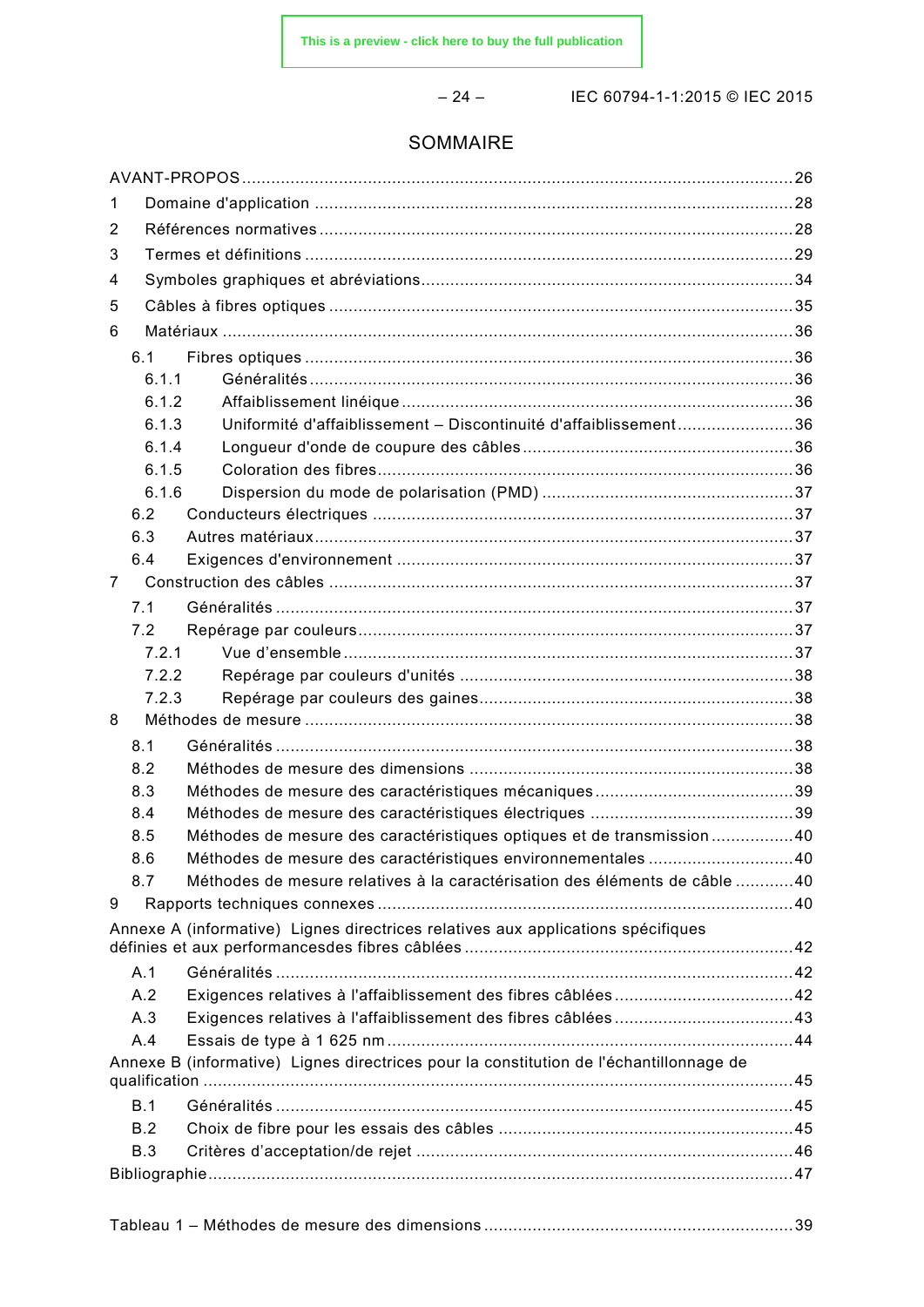IEC 60794-1-1:2015 © IEC 2015 – 25 –

| Tableau 3 – Méthodes de mesure des caractéristiques optiques et de transmission des   |  |
|---------------------------------------------------------------------------------------|--|
| Tableau A.1 – Affaiblissement linéique maximal des fibres câblées (dB/km), selon      |  |
| Tableau A.2 – Affaiblissement linéique maximal d'un câble à fibres optiques           |  |
| Tableau A.3 - Affaiblissement linéique maximal d'un câble à fibres optiques           |  |
| Tableau A.4 – Largeur de bande de fibres optiques multimodales câblées de catégorie   |  |
| Tableau A.5 - Lignes directrices relatives aux valeurs des critères d'acceptation des |  |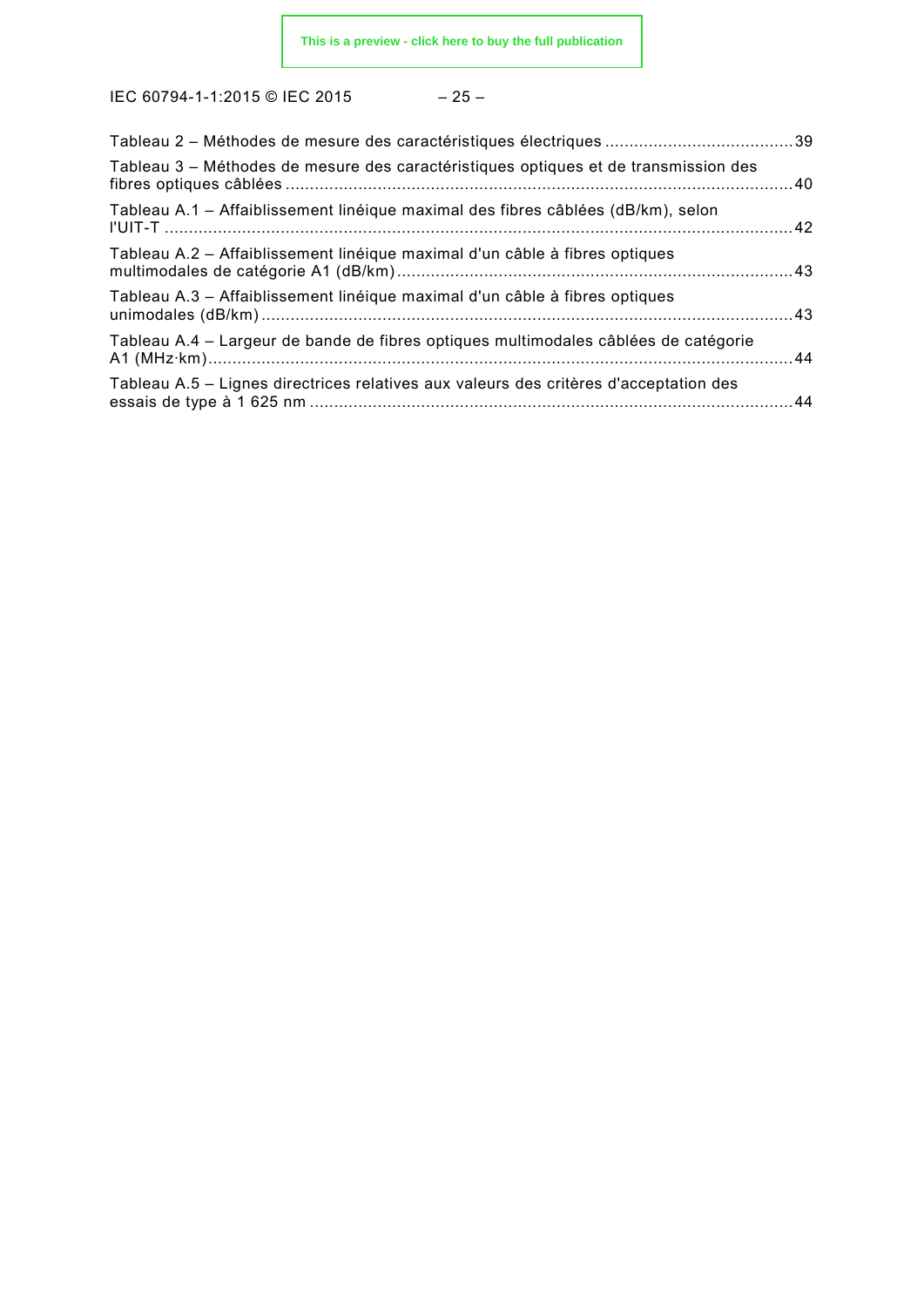**[This is a preview - click here to buy the full publication](https://webstore.iec.ch/publication/23697&preview)**

 $-26 -$  IEC 60794-1-1:2015 © IEC 2015

# COMMISSION ÉLECTROTECHNIQUE INTERNATIONALE

\_\_\_\_\_\_\_\_\_\_\_\_

# **CÂBLES À FIBRES OPTIQUES –**

# **Partie 1-1: Spécification générique – Généralités**

# AVANT-PROPOS

- <span id="page-9-0"></span>1) La Commission Electrotechnique Internationale (IEC) est une organisation mondiale de normalisation composée de l'ensemble des comités électrotechniques nationaux (Comités nationaux de l'IEC). L'IEC a pour objet de favoriser la coopération internationale pour toutes les questions de normalisation dans les domaines de l'électricité et de l'électronique. A cet effet, l'IEC – entre autres activités – publie des Normes internationales, des Spécifications techniques, des Rapports techniques, des Spécifications accessibles au public (PAS) et des Guides (ci-après dénommés "Publication(s) de l'IEC"). Leur élaboration est confiée à des comités d'études, aux travaux desquels tout Comité national intéressé par le sujet traité peut participer. Les organisations internationales, gouvernementales et non gouvernementales, en liaison avec l'IEC, participent également aux travaux. L'IEC collabore étroitement avec l'Organisation Internationale de Normalisation (ISO), selon des conditions fixées par accord entre les deux organisations.
- 2) Les décisions ou accords officiels de l'IEC concernant les questions techniques représentent, dans la mesure du possible, un accord international sur les sujets étudiés, étant donné que les Comités nationaux de l'IEC intéressés sont représentés dans chaque comité d'études.
- 3) Les Publications de l'IEC se présentent sous la forme de recommandations internationales et sont agréées comme telles par les Comités nationaux de l'IEC. Tous les efforts raisonnables sont entrepris afin que l'IEC s'assure de l'exactitude du contenu technique de ses publications; l'IEC ne peut pas être tenue responsable de l'éventuelle mauvaise utilisation ou interprétation qui en est faite par un quelconque utilisateur final.
- 4) Dans le but d'encourager l'uniformité internationale, les Comités nationaux de l'IEC s'engagent, dans toute la mesure possible, à appliquer de façon transparente les Publications de l'IEC dans leurs publications nationales et régionales. Toutes divergences entre toutes Publications de l'IEC et toutes publications nationales ou régionales correspondantes doivent être indiquées en termes clairs dans ces dernières.
- 5) L'IEC elle-même ne fournit aucune attestation de conformité. Des organismes de certification indépendants fournissent des services d'évaluation de conformité et, dans certains secteurs, accèdent aux marques de conformité de l'IEC. L'IEC n'est responsable d'aucun des services effectués par les organismes de certification indépendants.
- 6) Tous les utilisateurs doivent s'assurer qu'ils sont en possession de la dernière édition de cette publication.
- 7) Aucune responsabilité ne doit être imputée à l'IEC, à ses administrateurs, employés, auxiliaires ou mandataires, y compris ses experts particuliers et les membres de ses comités d'études et des Comités nationaux de l'IEC, pour tout préjudice causé en cas de dommages corporels et matériels, ou de tout autre dommage de quelque nature que ce soit, directe ou indirecte, ou pour supporter les coûts (y compris les frais de justice) et les dépenses découlant de la publication ou de l'utilisation de cette Publication de l'IEC ou de toute autre Publication de l'IEC, ou au crédit qui lui est accordé.
- 8) L'attention est attirée sur les références normatives citées dans cette publication. L'utilisation de publications référencées est obligatoire pour une application correcte de la présente publication.
- 9) L'attention est attirée sur le fait que certains des éléments de la présente Publication de l'IEC peuvent faire l'objet de droits de brevet. L'IEC ne saurait être tenue pour responsable de ne pas avoir identifié de tels droits de brevets et de ne pas avoir signalé leur existence.

La Norme internationale IEC 60794-1-1 a été établie par le sous-comité 86A: Fibres et câbles, du comité d'études 86: Fibres optiques de l'IEC.

La présente version bilingue (2018-01) correspond à la version anglaise monolingue publiée en 2015-11.

Cette quatrième édition annule et remplace la troisième édition parue en 2011. Cette édition constitue une révision technique.

Cette édition inclut les modifications techniques majeures suivantes par rapport à l'édition précédente: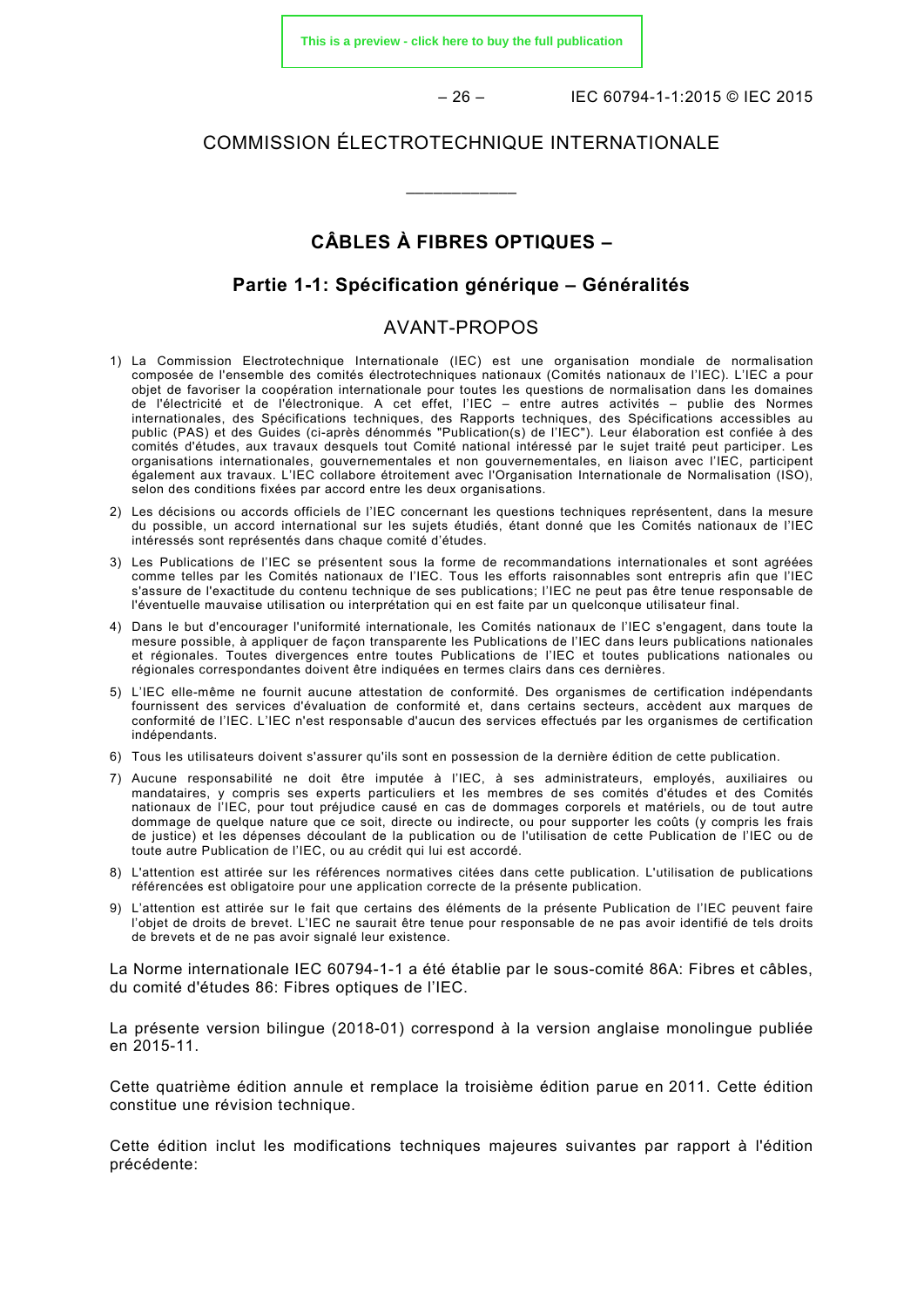IEC 60794-1-1:2015 © IEC 2015

$$
-27-
$$

- a) l'extension du contenu des définitions, des symboles graphiques, de la terminologie et des abréviations, dans le but de faire de la présente norme la norme par défaut, et la référence pour toutes les autres normes de la série IEC 60794-x;
- b) l'ajout de sections étendues et mises à jour sur la largeur de bande et l'affaiblissement des fibres optiques, dans le but de faire de la présente norme la norme par défaut, et la référence pour toutes les autres normes de la série IEC 60794-x.

Le texte anglais de cette norme est issu des documents 86A/1651/CDV et 86A/1667/RVC.

Le rapport de vote 86A/1667/RVC donne toute information sur le vote ayant abouti à l'approbation de cette norme.

La version française de cette norme n'a pas été soumise au vote.

Une liste de toutes les parties de la série IEC 60794, publiées sous le titre général *Câbles à fibres optiques*, peut être consultée sur le site web de l'IEC.

Cette publication a été rédigée selon les Directives ISO/IEC, Partie 2.

Le comité a décidé que le contenu de cette publication ne sera pas modifié avant la date de stabilité indiquée sur le site web de l'IEC sous "http://webstore.iec.ch" dans les données relatives à la publication recherchée. A cette date, la publication sera

- reconduite,
- supprimée.
- remplacée par une édition révisée, ou
- amendée.

**IMPORTANT – Le logo** *"colour inside"* **qui se trouve sur la page de couverture de cette publication indique qu'elle contient des couleurs qui sont considérées comme utiles à une bonne compréhension de son contenu. Les utilisateurs devraient, par conséquent, imprimer cette publication en utilisant une imprimante couleur.**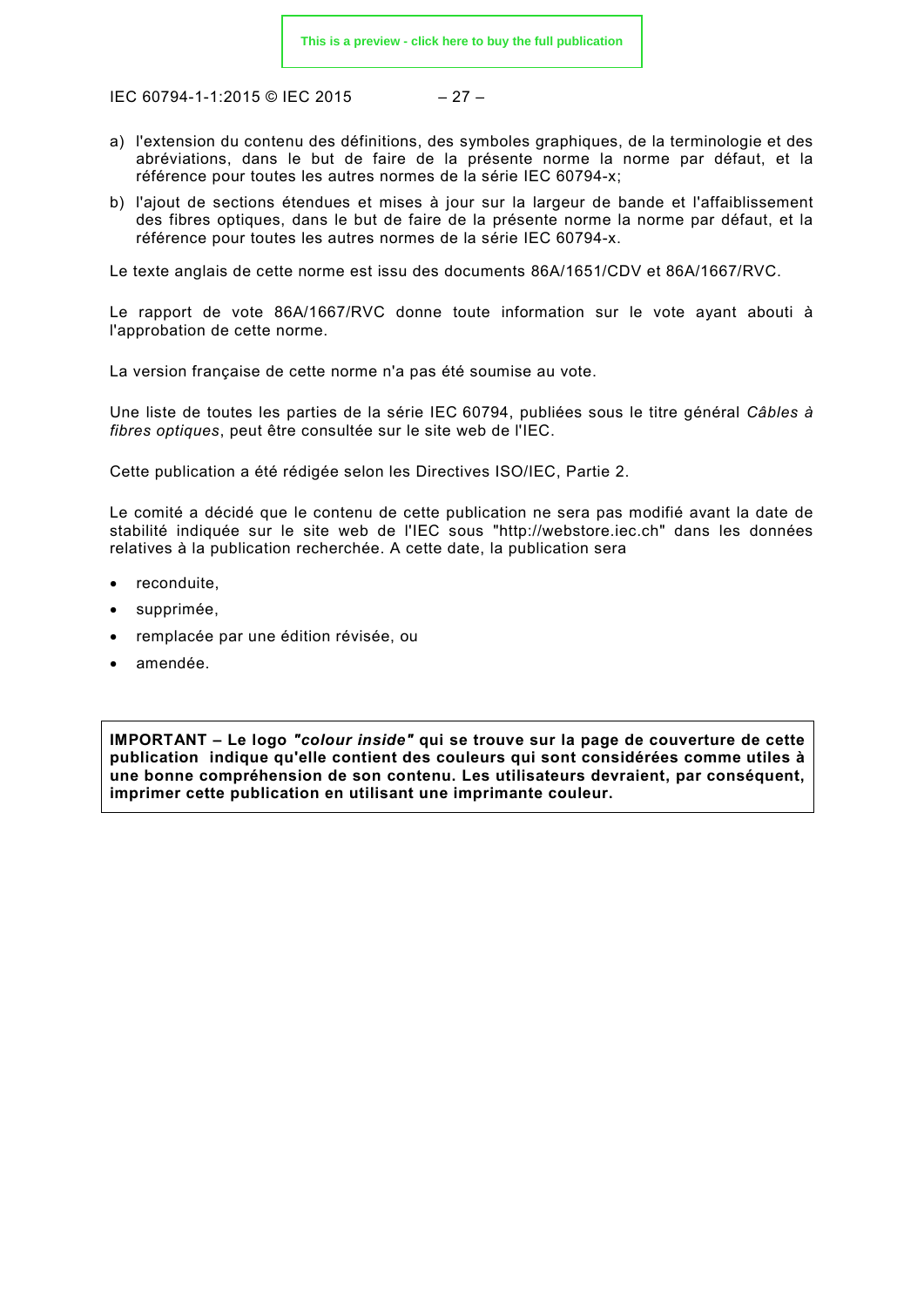$-28 -$  IEC 60794-1-1:2015 © IEC 2015

#### COMMISSION ELECTROTECHNIQUE INTERNATIONALE **\_\_\_\_\_\_\_\_\_\_\_\_**

# **CÂBLES À FIBRES OPTIQUES –**

# **Partie 1-1: Spécification générique – Généralités**

#### <span id="page-11-0"></span>**1 Domaine d'application**

La présente partie de l'IEC 60794 s'applique aux câbles à fibres optiques destinés à être utilisés avec des équipements de communication et des dispositifs utilisant des techniques analogues, ainsi qu'aux câbles constitués de fibres optiques d'une part et de conducteurs électriques d'autre part.

Elle a pour objet d'établir des exigences génériques uniformes relatives aux caractéristiques géométriques, de transmission, de matériaux, mécaniques, de vieillissement (exposition à l'environnement), climatiques et électriques des câbles et des éléments de câbles à fibres optiques, le cas échéant.

# <span id="page-11-1"></span>**2 Références normatives**

Les documents de référence suivants sont indispensables pour l'application du présent document. Pour les références datées, seule l'édition citée s'applique. Pour les références non datées, la dernière édition du document de référence s'applique (y compris les éventuels amendements).

IEC 60189-1, *Low-frequency cables and wires with PVC insulation and PVC sheath – Part 1: General test and measuring methods* (disponible en anglais seulement)

IEC 60304, Coul*eurs de référence de l'enveloppe isolante pour câbles et fils pour basses fréquences*

IEC 60793-1-21, *Fibres optiques – Partie 1-21: Méthodes de mesure et procédures d'essai – Géométrie du revêtement*

IEC 60793-1-40, *Fibres optiques – Partie 1-40: Méthodes de mesure et procédures d'essai – Affaiblissement*

IEC 60793-1-44, *Fibres optiques – Partie 1-44: Méthodes de mesure et procédures d'essai – Longueur d'onde de coupure*

IEC 60793-1-46, *Fibres optiques – Partie 1-46: Méthodes de mesure et procédures d'essai – Contrôle des variations du facteur de transmission optique*

IEC 60793-1-48, *Fibres optiques – Partie 1-48: Méthodes de mesure et procédures d'essai – Dispersion du mode de polarisation*

IEC 60793-2, *Fibres optiques – Partie 2: Spécifications de produits – Généralités*

IEC 60793-2-50, *Fibres optiques – Partie 2-50: Spécifications de produits – Spécification intermédiaire pour les fibres unimodales de classe* B